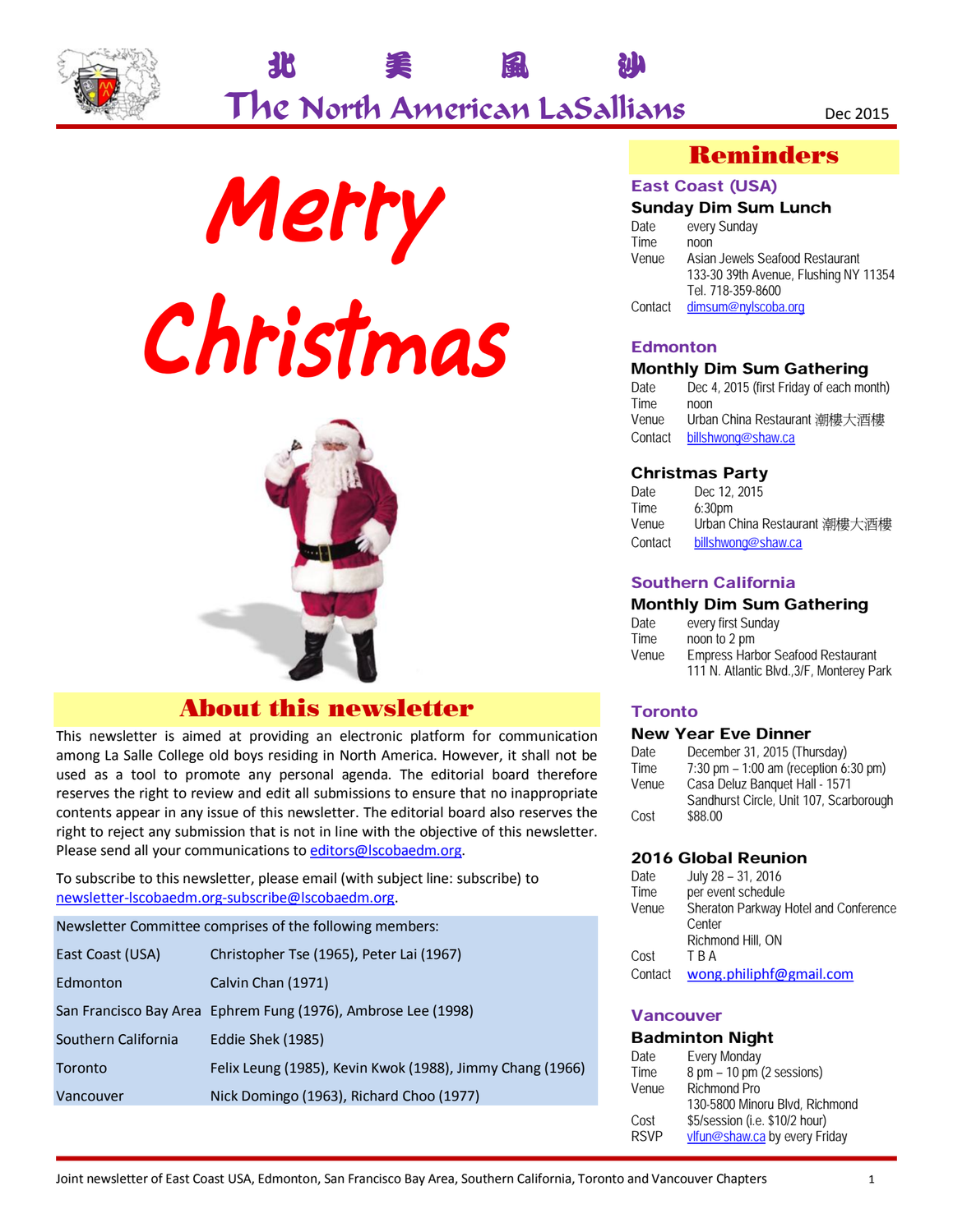

The North American LaSallians Dec 2015

北 美 風 沙

## Chapter News

### Vancouver Chapter

### **Vancouver – Christmas Giving Project**

#### **Nick Domingo (1963)**

The Vancouver Chapter of LSCOBA has embarked on a "Christmas Giving Project" where we are sponsoring a Seniors Dinner for 100 seniors as well as preparing family Christmas packages for at least two needy families. These packages will consist of food vouchers as well as presents for the children. To those of you who wish to participate and share the spirit of Christmas, you can donate via PayPal at our website at www.lscobavan.org or if you would like to donate by cheque, please e-mail me at ndomingo@telus.net and I will send you my address.

Thank you for considering and may you and your family have a Merry and Joyous Christmas.

## Toronto Chapter

#### **Toronto La Salle Old Boys' Association 2015 New Year's Eve Dinner**

| Date:                                                                          | December 31 (Thursday)                                                 |
|--------------------------------------------------------------------------------|------------------------------------------------------------------------|
| Reception:                                                                     | $6:30$ p.m.                                                            |
| Event Time:                                                                    | 7:30 p.m. to 1:00 a.m.                                                 |
| Venue:                                                                         | Casa Deluz Banquet Hall - 1571 Sandhurst Circle, Unit 107, Scarborough |
| <b>Ticket Price:</b><br>\$88.00                                                |                                                                        |
| Please order your tickets by return e-mail or contact the following:           |                                                                        |
| wong.philiphf@gmail.com, kevinkwok26@gmail.com, felix@airlogisticsservices.com |                                                                        |

Edmonton Chapter

## **Grey Cup Party**

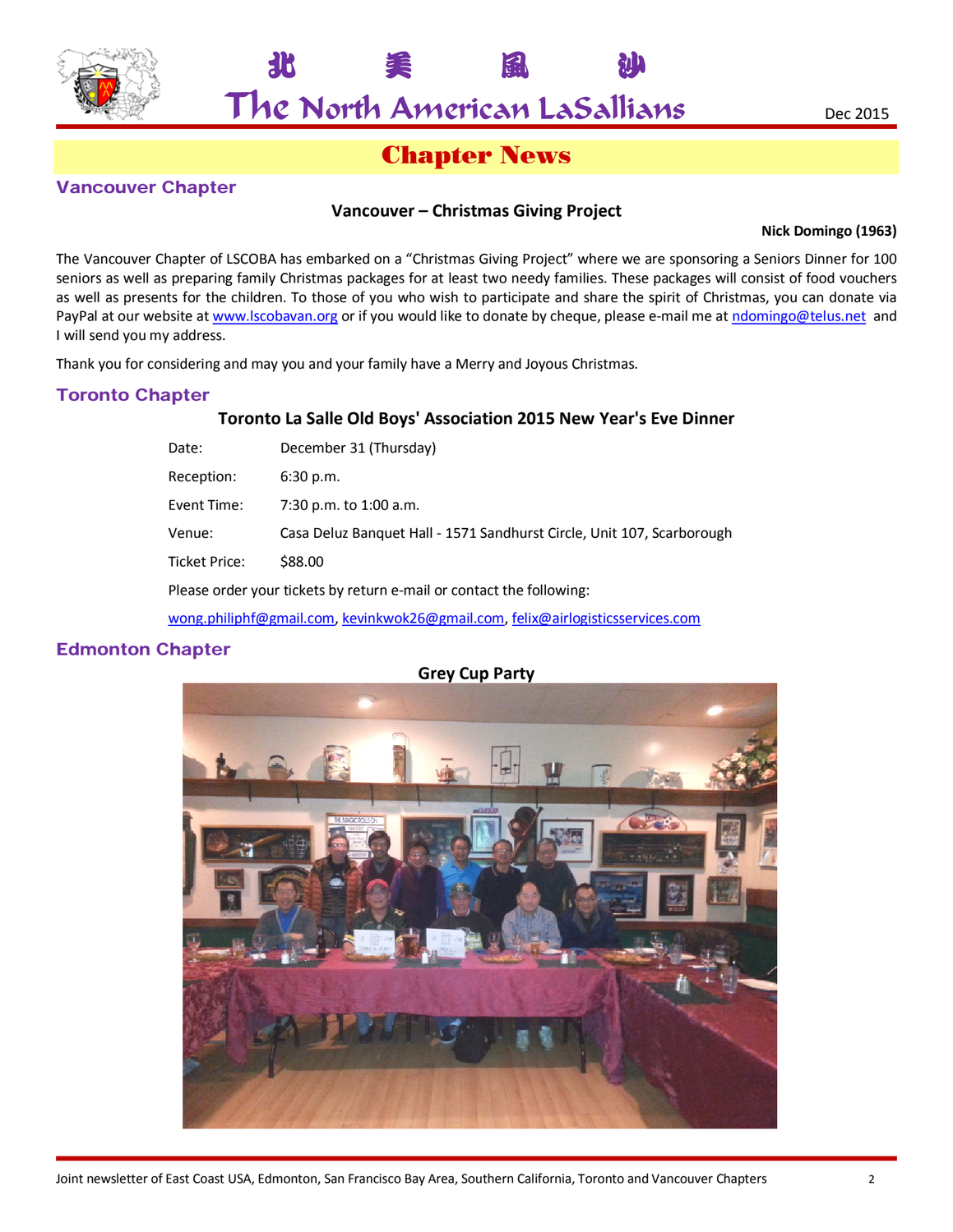

The North American LaSallians Dec 2015

北 美 風 沙

Reader's Input

Dear Editors,

My belated response to the several articles of my friend Thomas Yip in the Newsletter since July '14.

I emigrated to Canada before the end of 1966. After a brief stay in British Columbia, I moved inland to Edmonton and attended University of Alberta, where I met some of the OBs mentioned in the Thomas' first article. Nice to see them still vibrant after these years, except one who passed away. I finally landed in Montreal, where I became more of a Francophone than an Anglophone. I shall never forget Dr. Walter Wou, who taught my basics in French for 6 long years at LSC. Good to know he's still in good shape. Br. Felix was at the helm at the time, and he was an awesome principal, who had our respect. The pictures in the article about him brought back all the fond memories, not just under the Dome, but also of my elder, George, of the Perth Street era. He was in the 1st Student Council of '59, sitting among all the would-be leaders in the picture. Of course also Bros. Wilfred and Cassian who taught my father and uncle in the 30's. All in the family!

Now that I'm here in HK, I'll visit the campus to reminisce the old days. Those "Hallowed Halls" are not there anymore, but they're still very much part of our collective memories. I don't understand Chinese Feng Shui a bit but I share Thomas' notion - geomancy is how people could use the interrelations of place, people and events to shape their future. I know 'cos I've been a teacher both in Montreal and Beijing.

A big thank you to you and all the nice people who've made the publication of these articles possible. Thanks a million for those extremely good reads.

Philip Woo '66

# GLOBAL REUNION TORONTO 2016

The Toronto Chapter extends a warm invitation to our old boys and their families to attend GR Toronto 2016. The last time Toronto hosted the event was 2004 and we are excited to once again be the host of this event.

The Principal of our alma mater, Brother Steve, has graciously accepted to be our Guest of Honour at the reunion and he will dialogue with us old boys on the activities and recent developments at La Salle College.

I wish to share with you the important dates, venues and the program for the four days:

Dates: July 28 – 31 (Thursday to Sunday)

Venue: Sheraton Parkway Hotel and Conference Centre – Hwy. 7 & Leslie Street, Richmond Hill, Ontario

Link for on-line room reservation: https://www.starwoodmeeting.com/events/start.action?id=1506180169&key=1E20449F

There is also a Best Western hotel attached to Sheraton. It is not possible to book on-line to Best Western to obtain the group rate of \$99.00/ night.